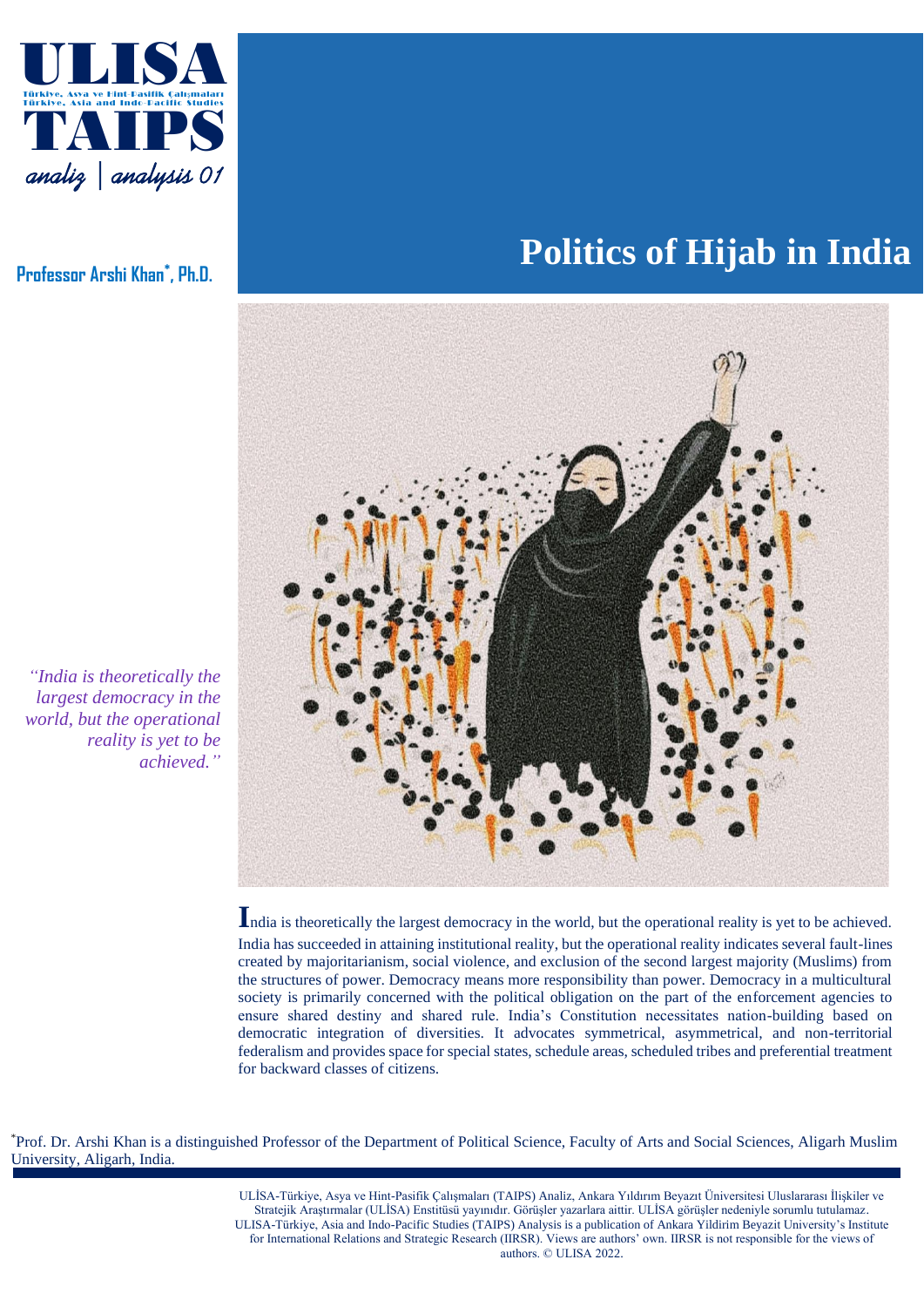Democracy requires corresponding civic culture and political state. India's journey towards democracy began with a periodic peaceful transfer of powers through elections but the task of nation-building is yet to be the real goal of political parties. Till 1988, a political party endorsing Nehru and Gandhi ruled the country. The period of 1989-1996 witnessed fragile coalition governments and minority government at the centre. Since 1998, the era of stable coalition governments began. Another political party which was diametrically opposed to Nehru and Gandhian principles has been in power at the centre and in various states. This Bhartiya Janata Party built its political destiny through an aggressive campaign for building Ram temple by demolishing the Babri mosque on 6 December 1992. This party did not believe that different religions, cultures, and languages constitute a nation as Nehru and Gandhi believed. The religious (Muslim) card benefited the BJP disproportionately and Muslims were further marginalized in social, cultural, economic, and political spheres. The Prime Minister is on record of being silent on various episodes of violence and humiliations of Muslims in the country. He raised the voice for security of Hindus in other countries.

Religious polarization, inter-community hatred and social partition are highly damaging to democracy. The hijab issue which erupted in the state of Karnataka on 27 December 2021 was again a part of strategy for political polarization. Hijab is a part of their culture and tradition. Hijab in India is not seen as something 'external or foreign" like in few Western countries. It has been a fundamental aspect of Muslim community. Normally religious Hindus never see it contemptuously, but the case is altogether opposite with radical Hindus who have been indoctrinated by sponsored mind-washing everyday teachings and trainings. The Karnataka government's concerns on unity, equality and secularism can also be questioned if hijab is singled out as a single threat in the educational campuses. Hijab was never an issue in the places as it was blown up nation-wide. Inter-faith knowledge and understanding of Indians particularly Hindus and Muslims are solid and centuries old. This may be a case of post-historical groupings in some parts of the West. Hijab is a part of Muslim religion and tradition. Hijab was made controversial first by a BJP Assembly member in an Udupi Pre-University college.

*"Religious polarization, inter-community hatred and social partition are highly damaging to democracy."* This controversy has benefited the BJP politically in terms of increasing its voters appearing as saviour of Hindus. The BJP has already created animosity between the Hindu Backward Class in Udupi constituting 30 percent of the population who were friendly to Muslims. Similarly, anti-Muslim forces and their preferred media houses created divides between the tribals and Muslims in Sisai in the State of Jharkhand during the pandemic. They spread rumours among the tribals that Muslims were spitting in the water wells to spread Corona which led to the death of a Muslim youth. Several humiliating comments were made against Muslims in relations to Corona in India during pandemic. Some tv channels have become like a permanent nation-wide station of spreading hatred against Muslims. Similarly, radical Hindus calling themselves as *sadhus* (saints) recently declared genocidal war against Muslims in India.

Legal actions against them are merely cosmetic. Radicals are busy with creating controversies targeting Muslim systematically to keep Hindu minds blowing with anger and hatred. This was found by a surveybased book—*Institutionalized Everyday Communalism* by Suda Pai rather than engineering week-long or month-long violence against Muslims. This type of the lamp of hatred has been decentralized at the local to several subsidiaries by their superiors. They have been confident of getting a kind of free passage in their missions. A local issue quickly transformed into headlines at this time when the BJP is eager to win seats in some states. The issue cannot be seen isolation of political chessboard. Reactions to the BJP would create more sympathies in its favour because the protests by Muslims are identified as 'unwanted' choice. Protests have spread to Delhi, Kolkata, and Hyderabad.

India is a historical society where people are closely integrated with their religion, culture, and tradition. The way of life has never been an issue in the country unless it is violently affecting the security and dignity of the multitude. Different religious groups take up their religious symbols in places like police, lawyers, bureaucracy, media persons, elected bodies at central, state, and local levels, schools, colleges, universities, etc. Hindu temples and deities exist in various public complexes. Many public educational institutions also celebrate Hindu religious festivals and even the academic seminars programmes begin with symbolic *puja* (worship) devoted to goddess Sarswati. Various State and district governments including railways and ministries decorate their buildings and offices on festivals belonging to the Hindu community. Minority communities also make it wherever it is possible for them. The residence of the Chief Minister of the State of Uttar Pradesh, state public transports, signboards, etc have been coloured with saffron/orange paints—a particular colour signifying a particular religion. The chief minister wears saffron colour clothes and takes special interests in religious activities. All of them can be made issue but they have been made no-questionable.

On 27 December 2021, eight girl students were denied entry into their college in Udupi, Karnataka due to their hijab which was not an issue at all before. The students started protesting after the college failed to

ULIS<br>ULIS

ve Stratejik Araştırmalar (ULİSA) Enstitüsü yayınıdır. Görüşler yazarlara aittir. ULİSA görüşler nedeniyle sorumlu tutulamaz. ULISA-Türkiye, Asia and Indo-Pacific Studies (TAIPS) Analysis is a publication of Ankara Yildirim Beyazit University's ULİSA-Türkiye, Asya ve Hint-Pasifik Çalışmaları (TAIPS) Analiz, Ankara Yıldırım Beyazıt Üniversitesi Uluslararası İlişkiler Institute for International Relations and Strategic Research (IIRSR). Views are authors' own. IIRSR is not responsible for the views of authors. © ULISA 2022.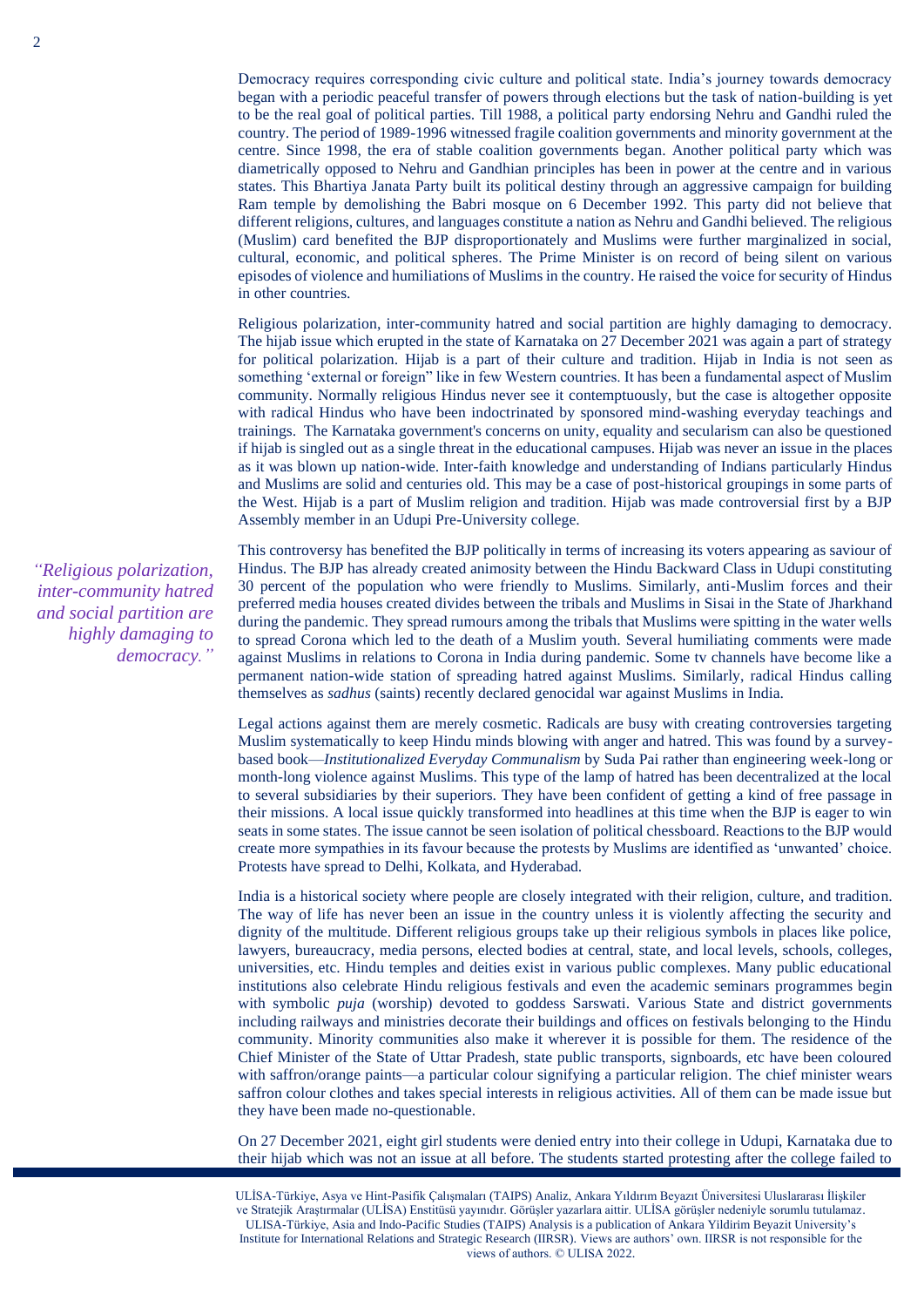accept their demand. They went to the High Court which referred the matter to the larger bench. The Karnataka government issued a controversial order on February 5 which was misused by some institutions to deny the entry of girl students with hijab. The interim order of the High Court on February 10 referred to the colleges under the College Development Committee and where uniform norms were laid down was taken up by others causing chaos and disappointments. Muslim girls suffered huge humiliations and mental peace. Hired Hindu youths were involved with saffron colour turbans and shawls for preventing their entry into colleges.

Muskan Khan was attempting to hand in a college assignment in the city of Mandya when she was encircled by a group of Hindu men (students and outsiders) wearing saffron scarves symbolizing Hindutva forces and chanting the slogans which were raised during the demolition of the Babri mosque on 6 December 1992. In response, she shouted back Allahu Akbar. She said that "they were not allowing me to go inside, just because I was carrying the burqa." The men heckle her as she makes her way across the school grounds, demanding she take off her face covering. Activists say the hijab row is yet another example of a broader trend in India—one that has seen a crackdown on India's minority Muslim population since Prime Minister Narendra Modi's BJP came to power nearly eight years ago. They say that by denying Muslim women the choice to wear the hijab, the government is denying them their religious freedoms, enshrined in the Indian constitution

58 students at Shiralakoppa in Shivamogga district of the State of Karnataka were suspended on February 18 for their protested against the denial of their entry into the college due to their refusal to remove their hijab. Next day again they were not allowed to enter the college. The Government college at Gangavathi in Koppal district too faced a similar situation where girls were not allowed inside the college. This is happening in several parts of Karnataka despite a court order. In the SJVP College at Harihar in Davangere, girls with hijab were not denied entry. The girls refused to go inside without the scarf, stressing that it was as important as education and they cannot give up their right. Chandini, a lecturer in the English language at the Jain PU College in Tumakuru resigned from the college where she had worked for almost three years but had been asked to remove her hijab for the first time.<sup>1</sup>

Five faculty members of the Indian Institute of Management Bangalore (IIM-B) on February 4 wrote a letter to the National Commission for Women (NCW) asking it to exercise its powers and urgently take *suo motu* cognisance of reports of intimidation of Muslim women students based on religious attire in Karnataka. On February 7, IIM faculty and students from Bengaluru and Ahmedabad with 183 signatures wrote to the Prime Minister Narendra Modi that his silence on hate speech and attacks on minorities embolden the hate-filled voices and threaten country's unity. Very little was added by the media throughout the disturbance that the National Human Rights Commission (NHRC) had issued a notice to the Karnataka government on 27 January 2022, in connection with eight girl students being banned [f](https://www.thequint.com/neon/gender/udupi-college-hijab-ban-for-muslim-students#read-more)rom entering a government college in Udupi, for wearing a hijab. It said: "Facts of the case are disturbing. The allegations made in the complaint are serious in nature involving 'Right to Education'. The case therefore involves grave violation of human rights of the victim students." The notice was sent to the District Magistrate, Udupi, Principal Secretary of the Department of Higher Education, calling for their report in four weeks.<sup>2</sup> Hijab has been a dress of Muslim women traditionally in many parts of the country.

Samar Halarnkar, a senior journalist based in Karnataka's capital Bengaluru, who edits Article-14 news website, says coastal Karnataka is "the crucible of Hindutva" politics and "its proving ground. They (Hindutva groups) began with attacking women having a drink in a pub and later started to accost and attack even friends who were of different faiths. They have been nurtured and empowered by the BJP, which is now in power, and find more support than ever before."<sup>3</sup> He says that the "Hindu fundamentalist" groups clearly sensed an opportunity over the hijab issue and used it to further radicalise society."<sup>4</sup> Last month, the Karnataka state enacted a law prohibiting religious conversions. Congress, the main opposition party in the state called the hijab ban "inhuman and communal" and accused the government of creating controversy in order to gain political mileage before the upcoming state elections next year.

Kaneez Fatima, a Congress member of the Karnataka Legislative Assembly says that "we have been wearing hijab for years without any problem but now, the issue has been suddenly taken up by the BJP and Hindutva groups to rake up communal tensions." Last month, the Indian government was investigating a website that purported to offer Muslim women for sale. It was the second time in less than a year that a fake online auction of that kind sparked outrage in the country. She says that "they came for us online. Now, they are directly targeting our religious practice. It started in one college and grew. I have no reason to believe it will end there."<sup>5</sup>

ULIS<br>ULIS

*"…The girls refused to go inside without the scarf, stressing that it was as important as education and they cannot give up their right."*

ve Stratejik Araştırmalar (ULİSA) Enstitüsü yayınıdır. Görüşler yazarlara aittir. ULİSA görüşler nedeniyle sorumlu tutulamaz. ULISA-Türkiye, Asia and Indo-Pacific Studies (TAIPS) Analysis is a publication of Ankara Yildirim Beyazit University's ULİSA-Türkiye, Asya ve Hint-Pasifik Çalışmaları (TAIPS) Analiz, Ankara Yıldırım Beyazıt Üniversitesi Uluslararası İlişkiler Institute for International Relations and Strategic Research (IIRSR). Views are authors' own. IIRSR is not responsible for the views of authors. © ULISA 2022.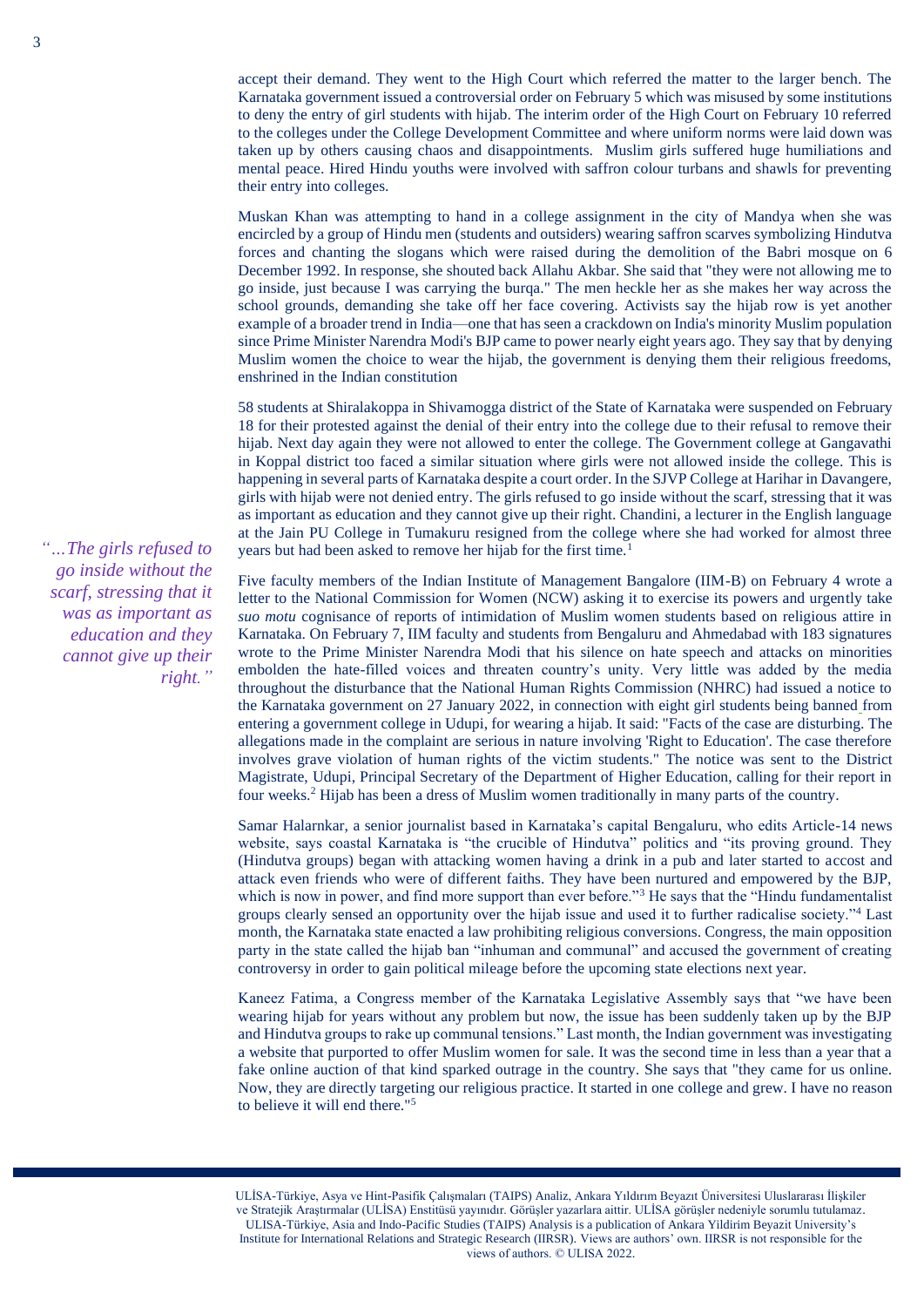

*minismus expects sector aims to benefit taunts, insults and from the vast knowledge sometimes openly incites and experience of its violence against India's Turkish equivalent." Muslims.""…this hate speech* 

The All India President of the Students' Federation of India, V P Sanu, criticized the hijab ban, saying it was used "as a reason to deny Muslim women's right to education." In a statement on February 15, the Indian Muslims for Secular Democracy said, it "strongly condemns the attempt by Hindutva forces and the BJP government of Karnataka to engulf college and school campuses in the already raging communal fire in the state. College campuses have thus been transformed into yet another playing field for the BJP and other right-wing Hindu majoritarians."<sup>6</sup> Rahul Gandhi said on February 5, "By letting students' hijab come in the way of their education, we are robbing the future of the daughters of India. Former Chief Minister of this State Siddaramaiah said, "A principal in a college has locked the gates and prevented Muslim girl students from entering with headscarves. It is a violation of their fundamental rights."<sup>7</sup>

Responding to the allegations made by India's Prime Minister about international plot to tarnish India's image, she wrote: "Could it be that he has been reading those stories in the international media about how Muslim and Christians have been targeted by violent Hindutva mobs? Is he worried that the Western media has been very critical of the activities of vigilantes who have lynched Muslims on the suspicion of eating beef?" Then she wrote: "if this is what he means by India's image being tarnished, then some introspection is needed. Why did he remain silent when gathering of Hindu priests declared that genocide is the final solution to our Muslim problem? The activities of final Hindutva mobs, many with the direct links to the RSS, have certainly damaged India's image as a liberal democracy."<sup>8</sup>

Ganesh Devy mentions that organized "mobs have become the authority, replacing the institutional authority, the judiciary and the law enforcing agencies. Their induction as substitutes for the institutions forming the pillars of democracy is strongly signalled by the prime minister who decided not to respond to the issues flagged in Parliament but to ramble endlessly on about his version of history of India since Independence." He also refers to the "destruction of the Babri Mosque in 1992 and the post-Godhra communal violence in 2002 set the grammar of the rule of the mobs. The judiciary has not shown the same capability in dealing with lawlessness of large mobs."<sup>9</sup>

Hersh Mander looks at the national private channel NDTV which tracks "VIP" hate speech or hate speech by senior leaders of government or political parties and finds a shocking rise of by 1,130% during the Narendra Modi government since 2014, compared to the preceding regime. Unsurprisingly, the BJP contributed over 80% of this. Led sometimes by the prime minister, but much more shrilly by his home minister and several Union and chief ministers, this hate speech pandemic stigmatises, taunts, insults and sometimes openly incites violence against India's Muslims.<sup>10</sup>

ve Stratejik Araştırmalar (ULİSA) Enstitüsü yayınıdır. Görüşler yazarlara aittir. ULİSA görüşler nedeniyle sorumlu tutulamaz. ULISA-Türkiye, Asia and Indo-Pacific Studies (TAIPS) Analysis is a publication of Ankara Yildirim Beyazit University's ULİSA-Türkiye, Asya ve Hint-Pasifik Çalışmaları (TAIPS) Analiz, Ankara Yıldırım Beyazıt Üniversitesi Uluslararası İlişkiler Institute for International Relations and Strategic Research (IIRSR). Views are authors' own. IIRSR is not responsible for the views of authors. © ULISA 2022.

ULIS<br>ULIS